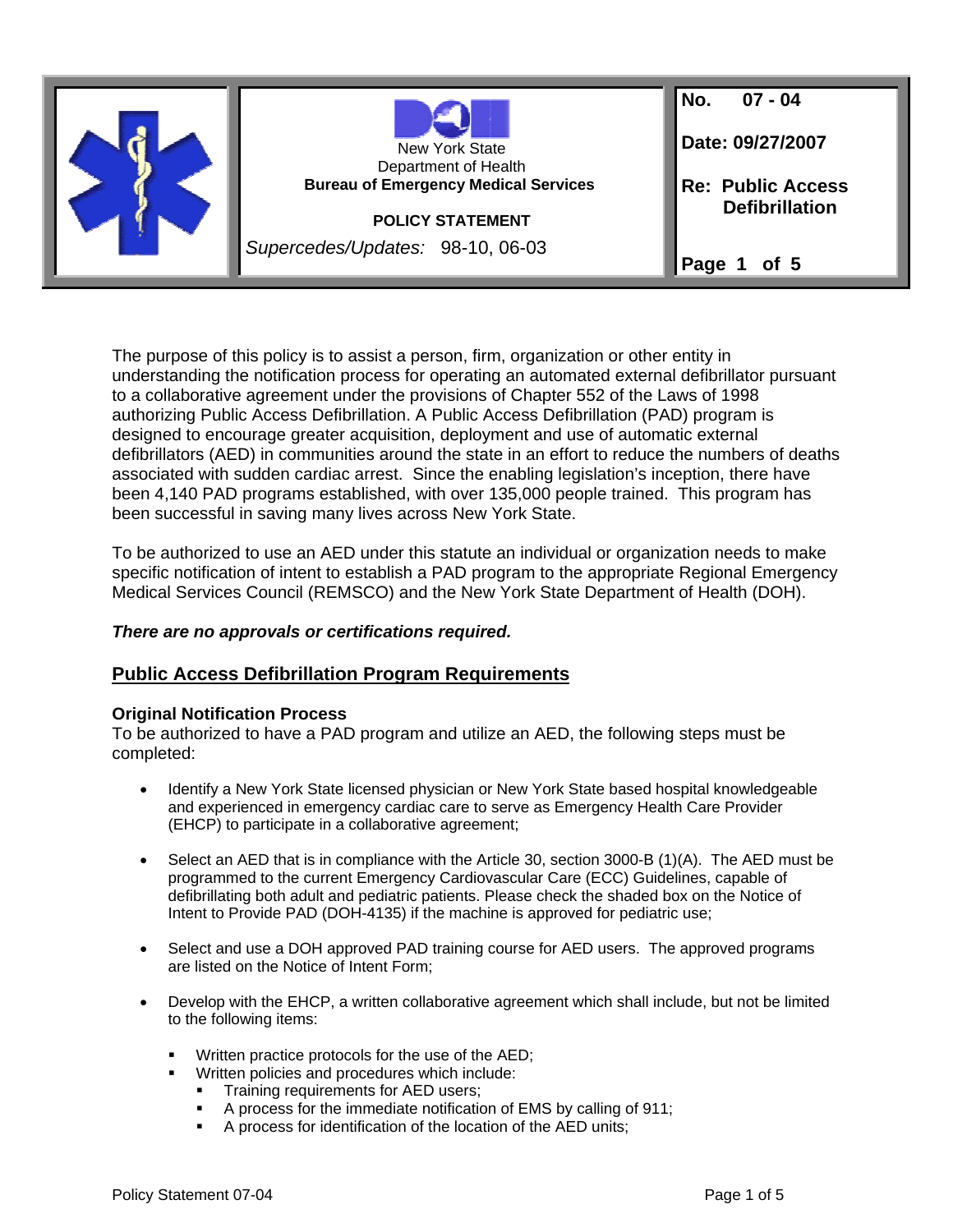- $\blacksquare$  A process for routine inspection of the AED unit(s) as well as regular maintenance and which meet or exceed manufacturers recommendations;
- **Incident documentation requirements, and<br>
Participation in a regionally approved quality**
- Participation in a regionally approved quality improvement program.
- Provide written notice to the 911 and/or the community equivalent ambulance dispatch entity of the availability of AED service at the organization's location,
- File the Notice of Intent to Provide PAD (DOH 4135) and a signed Collaborative Agreement with the appropriate Regional Emergency Medical Services Council (REMSCO), and
- File a new Collaborative Agreement with the REMSCO if the EHCP changes.

### **Signs notifying public of AED location**

In July 2007, 3000-b of the New York State Public Health Law, Section 1 - Subdivision 3, was amended by adding paragraph (f) requiring a sign or notice to be posted at the main entrance of a facility or building in which the AED is stored or maintained on a regular basis.

The law is silent as to the specifications of the sign or notice used to communicate the location of the AED(s) within the structure. However, it is expected that the size, type and language(s) of the sign will be easily legible upon entrance to the structure. If there are multiple entrances that could be considered a main entrance then a sign or notice must be placed at each of those entrances.

It is the choice of the Public Access Defibrillation Provider as defined in Article 30 Section 3000 b to determine if multiple languages are necessary and where the sign or notice will be posted. The sign can be posted inside the entrance of the building, in a foyer or another location as appropriate.

### **Reporting a PAD AED Use**

In the event that the PAD program uses the AED to defibrillate a person, the program must report the incident to the appropriate REMSCO. The REMSCO may request additional information regarding the incident, but the PAD must report, at a minimum, the following information:

- Provide written notification of AED usage to the REMSCO within 48 hours of the incident;
- The name of the PAD program;
- Location of the incident;
- The date and time of the incident;
- The age and gender of the patient;
- Estimated time from arrest to CPR and the 1st AED shock;
- The number of shocks administered to the patient:
- The name of the EMS agency that responded; and
- The hospital to which the patient was transported.

A copy of the usage report should also be provided to the EHCP.

### **Regional EMS Council Responsibility in Public Access Defibrillation**

Each REMSCO is responsible for receiving and maintaining notification and utilization documentation. The REMSCOs must develop and implement the following policies and procedures:

- Insure that a copy of each new or updated Notice of Intent (DOH 4135) is forwarded to the Bureau of EMS;
- Maintain a copy of the Notice of Intent and the Collaborative Agreement;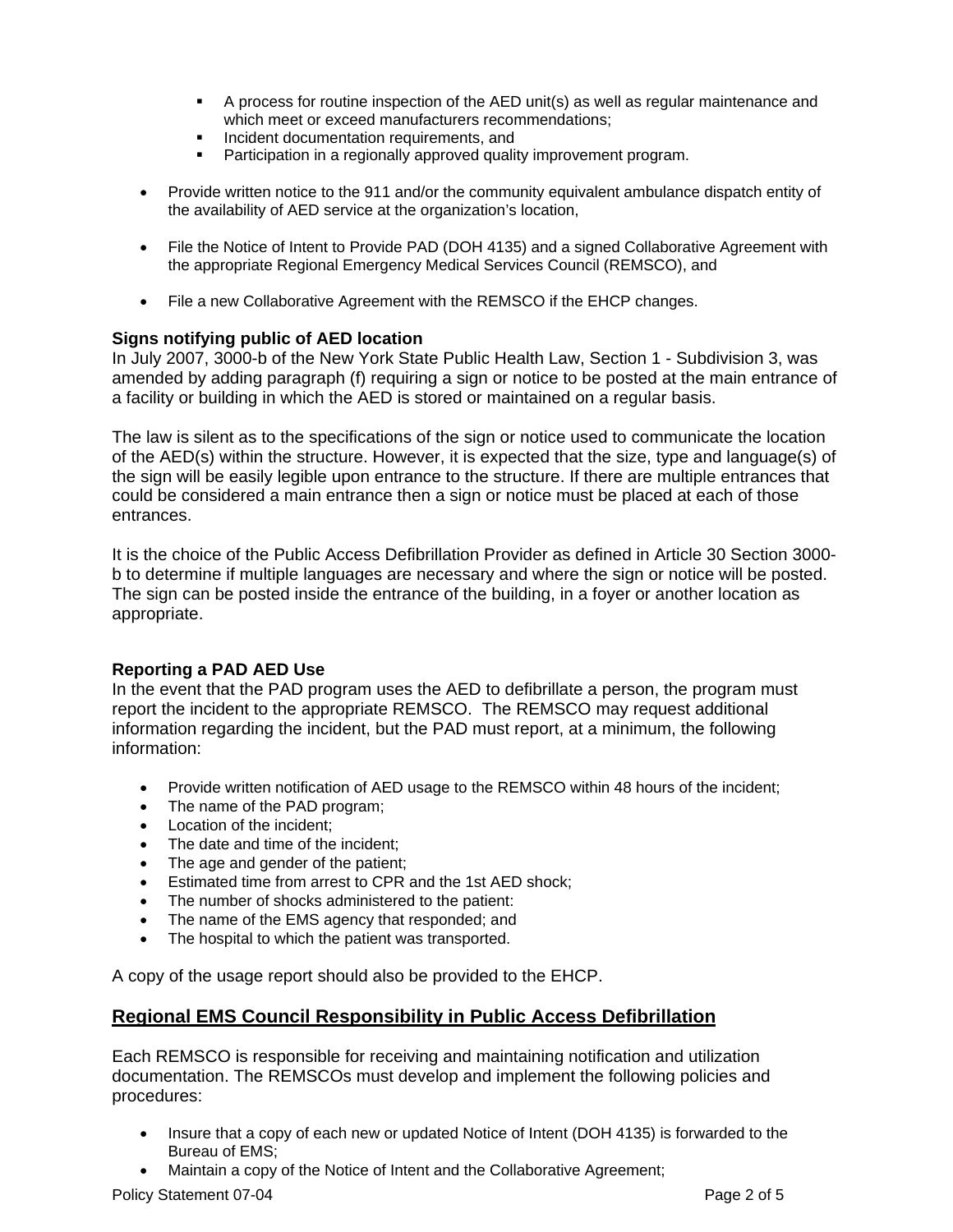- Collect utilization documentation and information;
- Provide detailed quarterly reports to the DOH on PAD programs in the region, and
- Develop Quality Assurance participation, data submission and documentation requirements for participating organizations.

### **Data Collection Requirements**

REMSCO quality improvement programs are encouraged to use the data elements from the Utstein Guidelines for Prehospital Cardiac Arrest Research (Cumming RO, Chamberlain DA, Abramson NS, et al, Circulation 1991; 84:960-975).

The following minimum data set is to be developed and collected as a part of the regional PAD QI process. A copy of the data set is to be provided by each region to the DOH Bureau of EMS quarterly:

- Name of organization providing PAD
- Date of incident
- Time of Incident
- Patient age
- Patient gender
- Estimated time from arrest to 1st AED shock
- Estimated Time from arrest to CPR
- Number of shocks administered to the patient
- Transport ambulance service
- Patient outcome at incident site (remained unresponsive, became responsive, etc)

### **Ambulance and ALS First Response Services**

Ambulance or ALSFR services may not participate in PAD programs for emergency response. Certified EMS agencies must apply for authority to equip and utilize AEDs through their local Regional Emergency Medical Advisory Committee (REMAC).

Please note that the Prehospital Care Report (PCR) has a check box for EMS providers to indicate that a patient has been defibrillated prior to EMS arrival by a community or by-stander PAD provider. Documenting this information is required so that the DOH may monitor the effectiveness of these community based programs

### **Attachments**

- 1. Notice of Intent to Provide Public Access Defibrillation
- 2. Regional EMS Council Listing

Issued and Authorized by: Edward G. Wronski, Director Bureau of EMS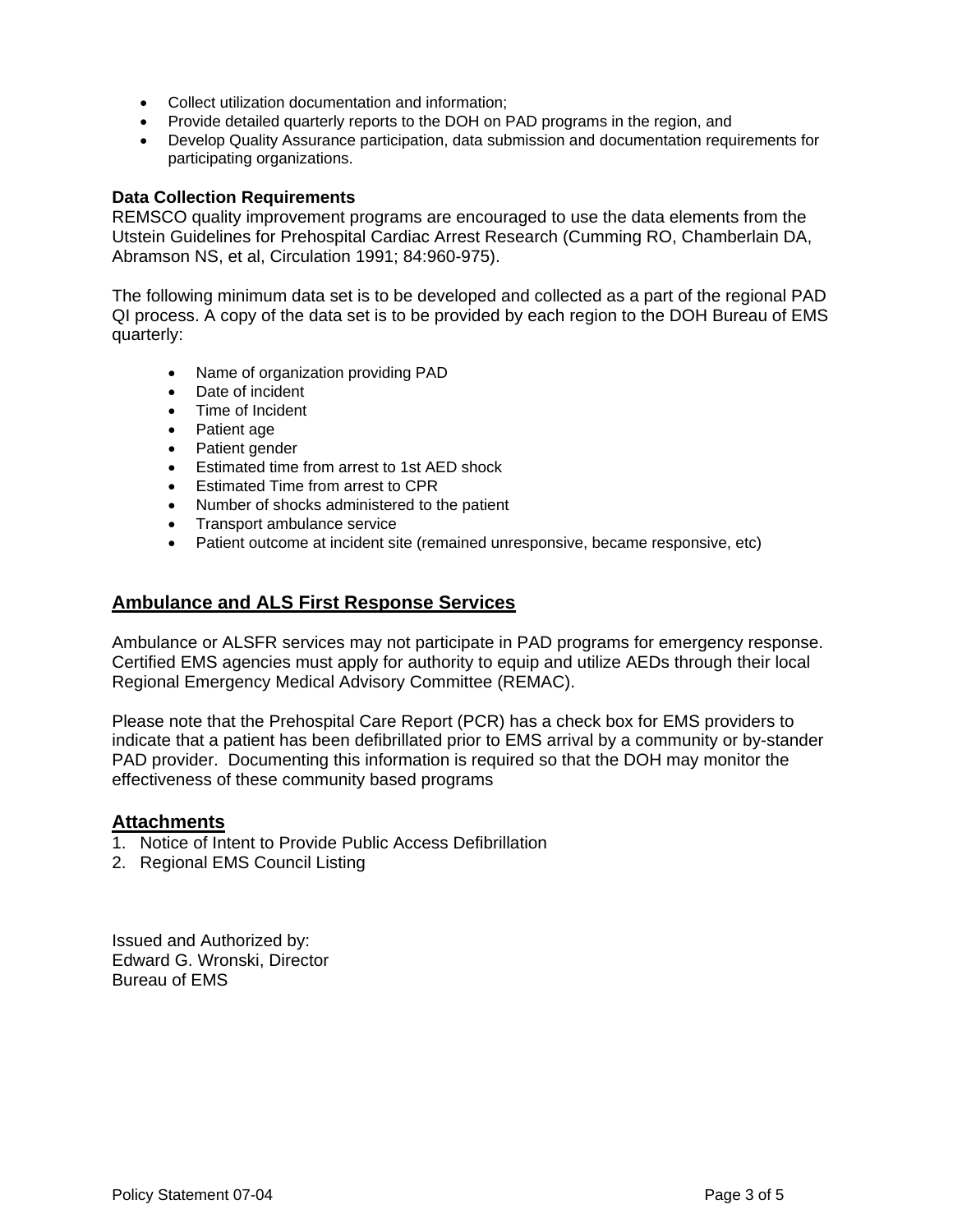# New York State Department of Health **Notice of Intent to Provide** Bureau of Emergency Medical Services **Public Access Defibrillation**

Original Notification U Update

Т

٦

## **Entity Providing PAD**

| Name of Organization           |              |     | Telephone Number |
|--------------------------------|--------------|-----|------------------|
|                                |              |     |                  |
| Name of Primary Contact Person |              |     | E-Mail Address   |
| Address                        |              |     |                  |
|                                |              |     | Fax Number       |
| City                           | <b>State</b> | Zip |                  |

### **Type of Entity** (please check the appropriate boxes)

| <b>Business</b>              | Fire Department/District          | Private School                   |
|------------------------------|-----------------------------------|----------------------------------|
| <b>Construction Company</b>  | <b>Police Department</b>          | College/University               |
| Health Club/ Gym             | <b>Local Municipal Government</b> | Physician's Office               |
| <b>Recreational Facility</b> | <b>County Government</b>          | Dental Office or Clinic          |
| <b>Industrial Setting</b>    | <b>State Government</b>           | <b>Adult Care Facility</b>       |
| <b>Retail Setting</b>        | <b>Public Utilities</b>           | Mental Health Office or Clinic   |
| Transportation Hub           | Public School $K - 6$             | Other Medical Facility (specify) |
| Restaurant                   | Public School 6 - 12              | Other (specify)                  |

### **PAD Training Program**

| American Heart Association         | <b>National Safety Council</b>      | REMSCO of NYC. Inc.             |
|------------------------------------|-------------------------------------|---------------------------------|
| American Red Cross                 | <b>Emergency Services Institute</b> | <b>EMS Safety Service, Inc.</b> |
| American Safety & Health Institute | Medic First Aid International       | State University of NY          |

### **Automated External Defibrillator**

|                          | Number of AEDs                         |                                           |                                                  |  |
|--------------------------|----------------------------------------|-------------------------------------------|--------------------------------------------------|--|
| Manufacturer of AED Unit | Are AED(s)<br><b>Pediatric Capable</b> | Number of Trained<br><b>PAD Providers</b> | Sign(s) posted at<br><b>Building Entrance(s)</b> |  |

## **Emergency Health Care Provider**

| Name of Emergency Health Care Provider (Hospital or Physician) |              | NYS License Number | <b>Telephone Number</b> |
|----------------------------------------------------------------|--------------|--------------------|-------------------------|
| Address                                                        |              |                    |                         |
|                                                                |              |                    |                         |
| City                                                           | <b>State</b> | Zip                | Fax Number              |

### **Name of Ambulance Service and 911 Dispatch Center**

| Name of Ambulance Service and Contact Person   | <b>Telephone Number</b> |
|------------------------------------------------|-------------------------|
|                                                |                         |
| Name of 911 Dispatch Center and Contact Person | County                  |

### **Authorization Names and Signatures**

| CEO or Designee (Please print)                      | Signature | Date |
|-----------------------------------------------------|-----------|------|
|                                                     |           |      |
|                                                     |           |      |
| Physician or Hospital Representative (Please print) | Signature | Date |

Policy Statement 07-04 **Page 4 of 5** Page 4 of 5 DOH-4135(9/07) *Complete this form and send it with your completed Collaborative Agreement to the REMSCO for you area*